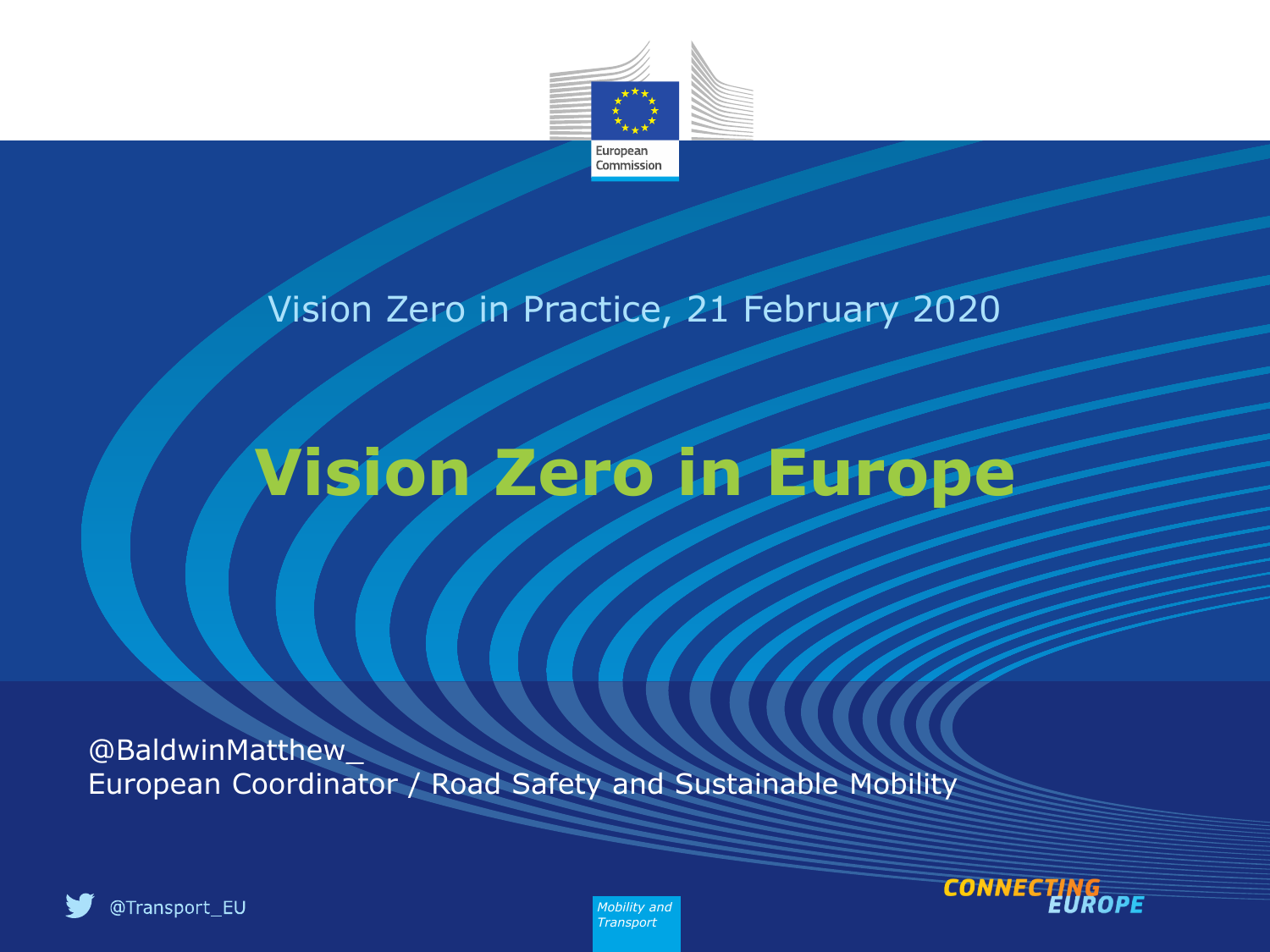

# **The extent of the problem**

25.000 deaths in EU 135.000 serious injuries 1.300.000 global deaths



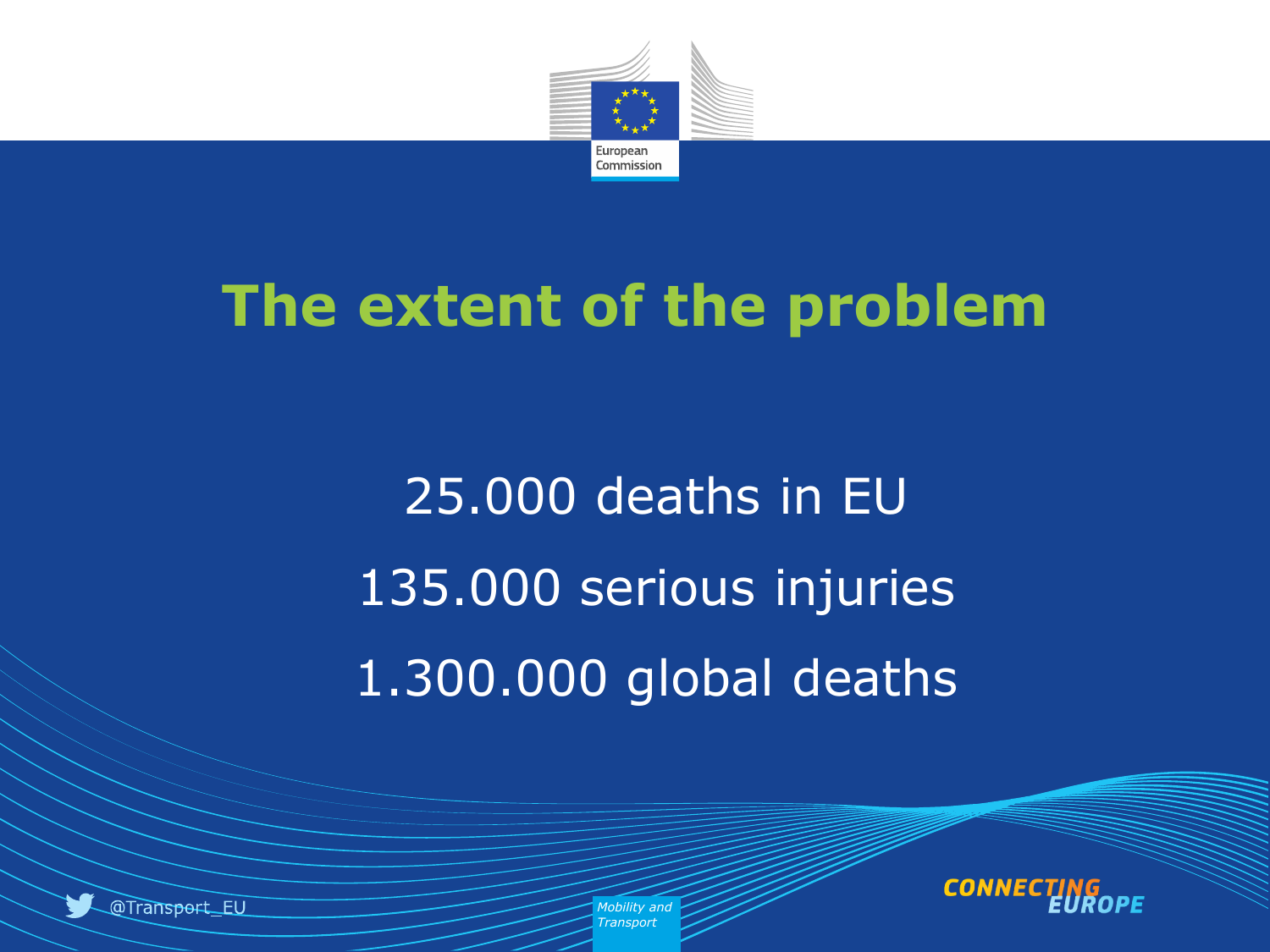

#### **EU deaths per million from 1965 – present Down from more than 200/m to 50/m**



EUROPE

@Transport\_EU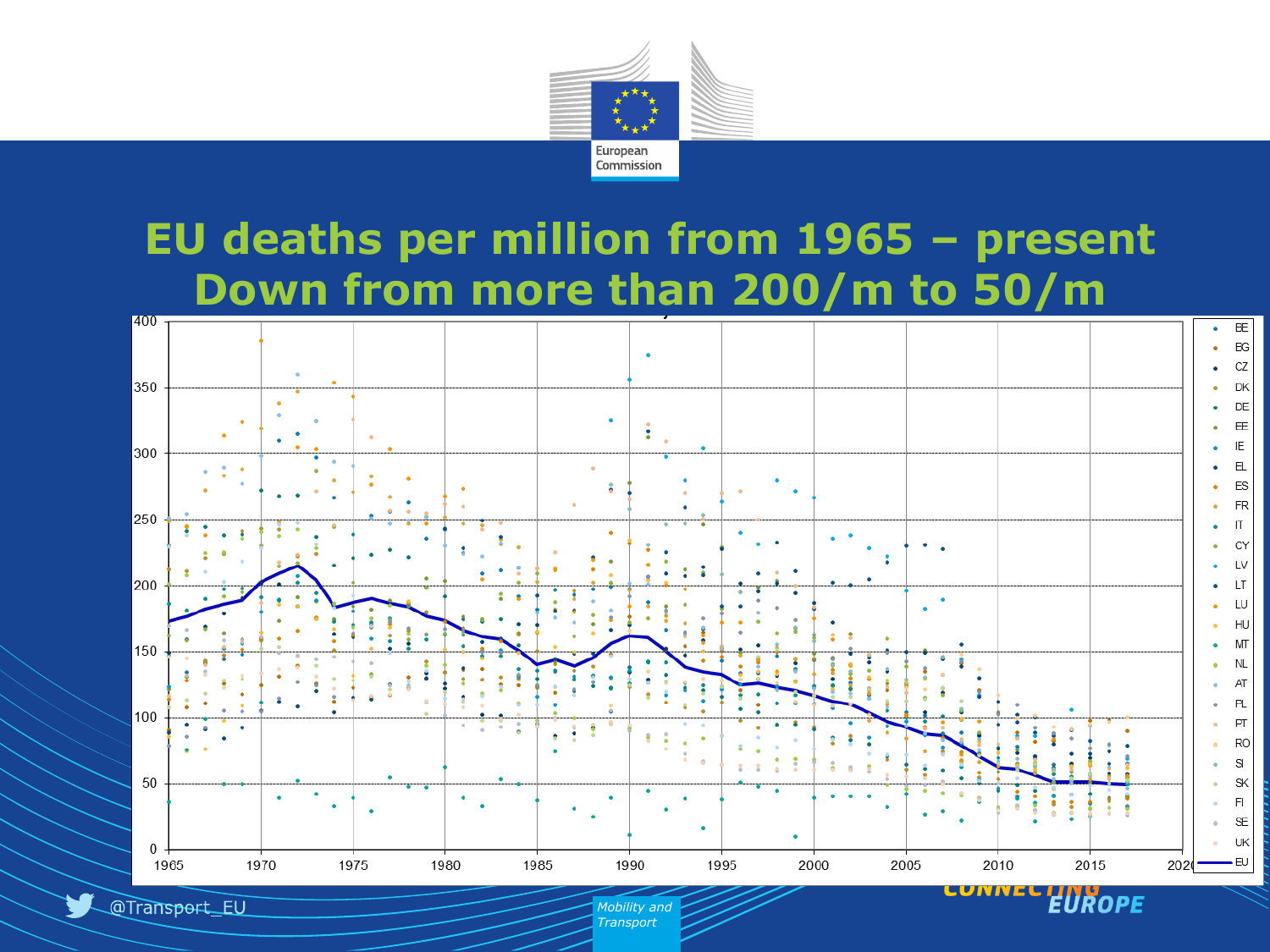

#### **Road fatalities in the EU and current target**



Source - CARE (EU road accidents database)



@Transport\_EU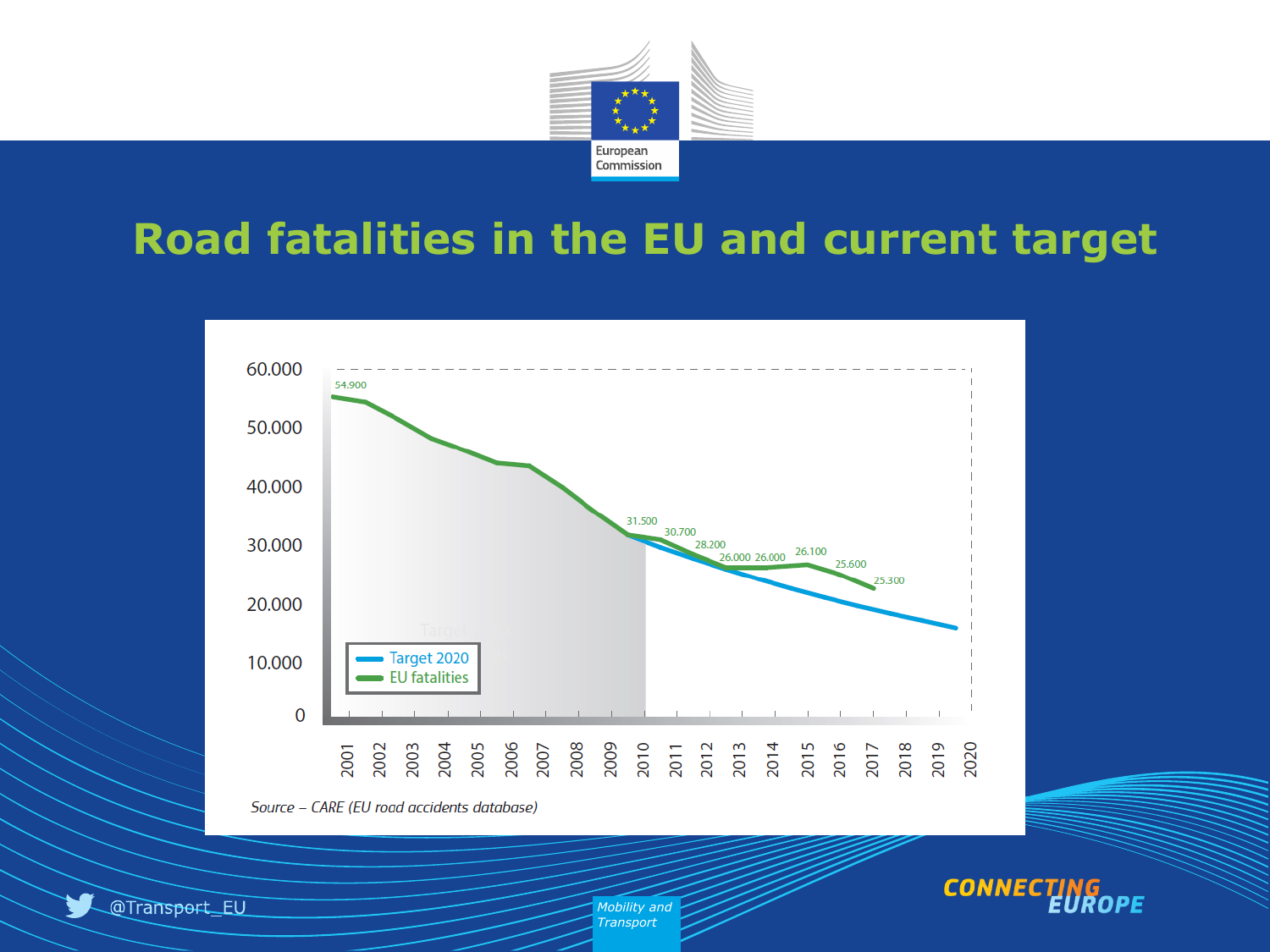

#### **EU fatalities vs targets**



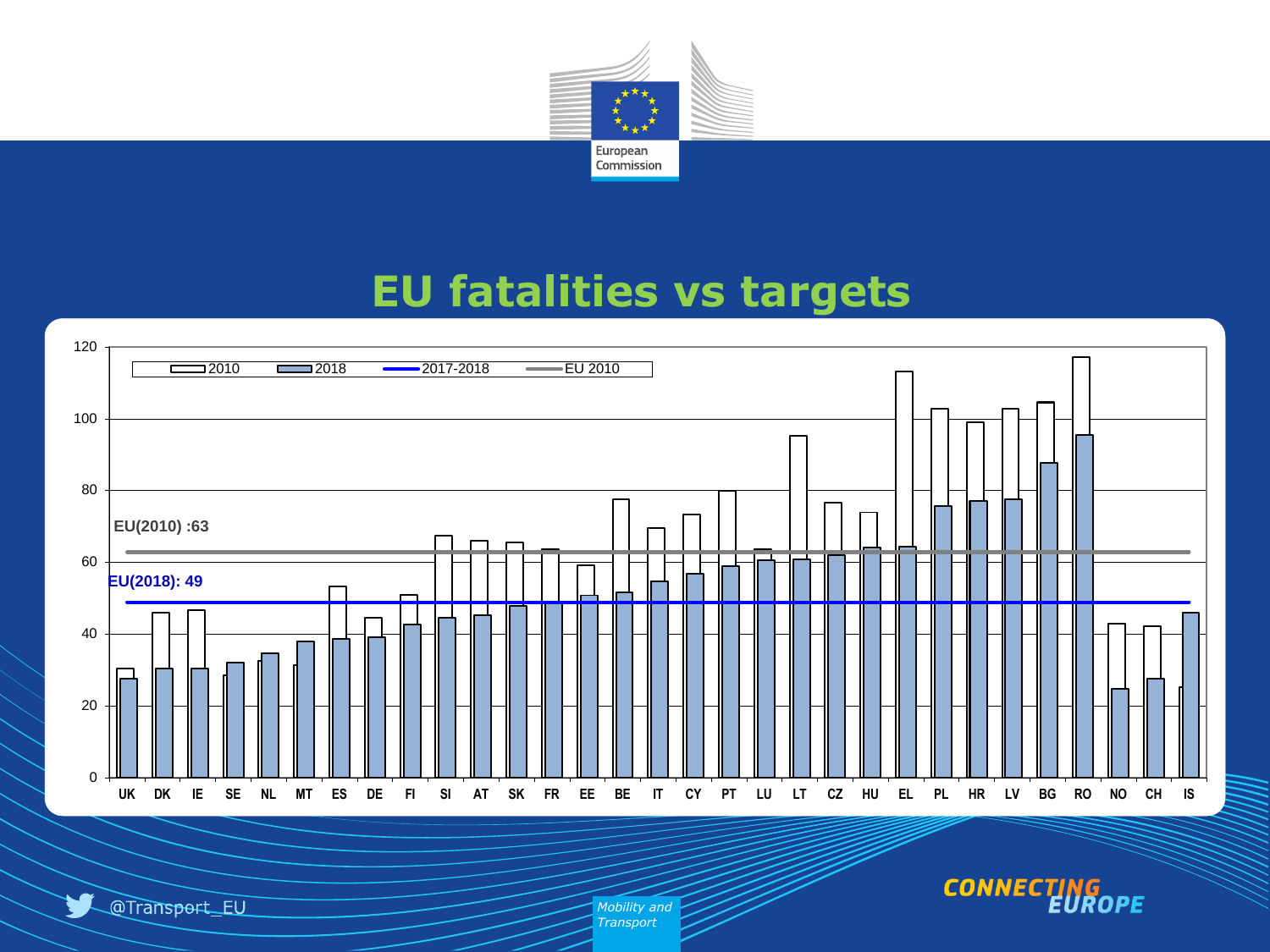

#### **EU instruments for road safety**

- Road accident data collection and analysis
- **Targets**
- Legislation (where necessary) e.g. on infrastructure, vehicle safety, enforcement, roadworthiness
- Funding/financing support for investment e.g. in safe infrastructure, research, studies
- European Road Safety Charter  $_{+}$  Best practice guidelines

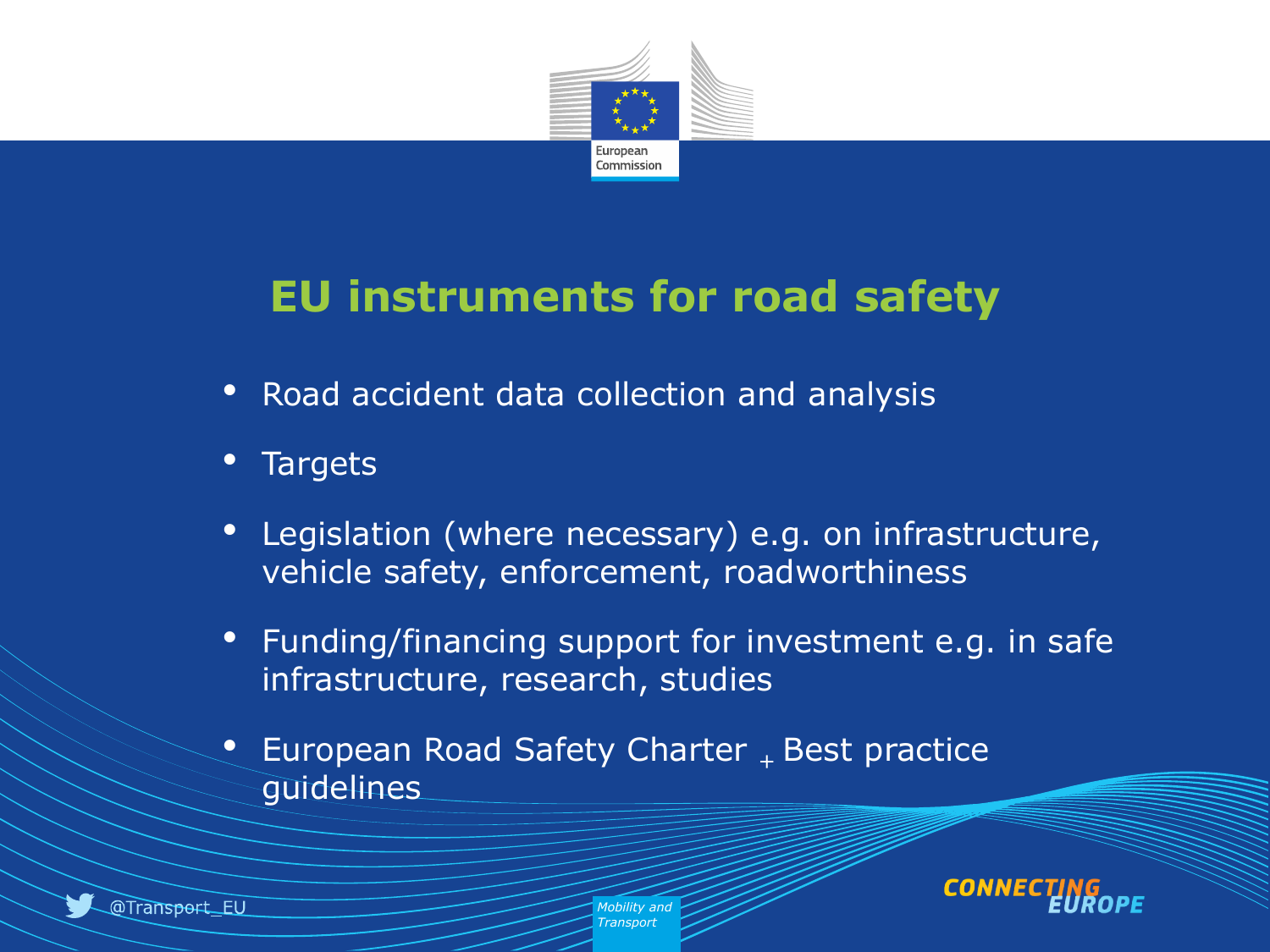

## **Road safety policy framework 2021-2030**

#### • **Principles:**

- "**Safe System**" approach
- Confirmation of "**Vision Zero**" (2050)
- New interim **targets** (50% reduction in fatalities and serious injuries)
- **Monitoring** based on key performance indicators
- Reinforced **coordination** between levels and sectors
- Appointment of **EU Road Safety Coordinator**
- **Funding** support





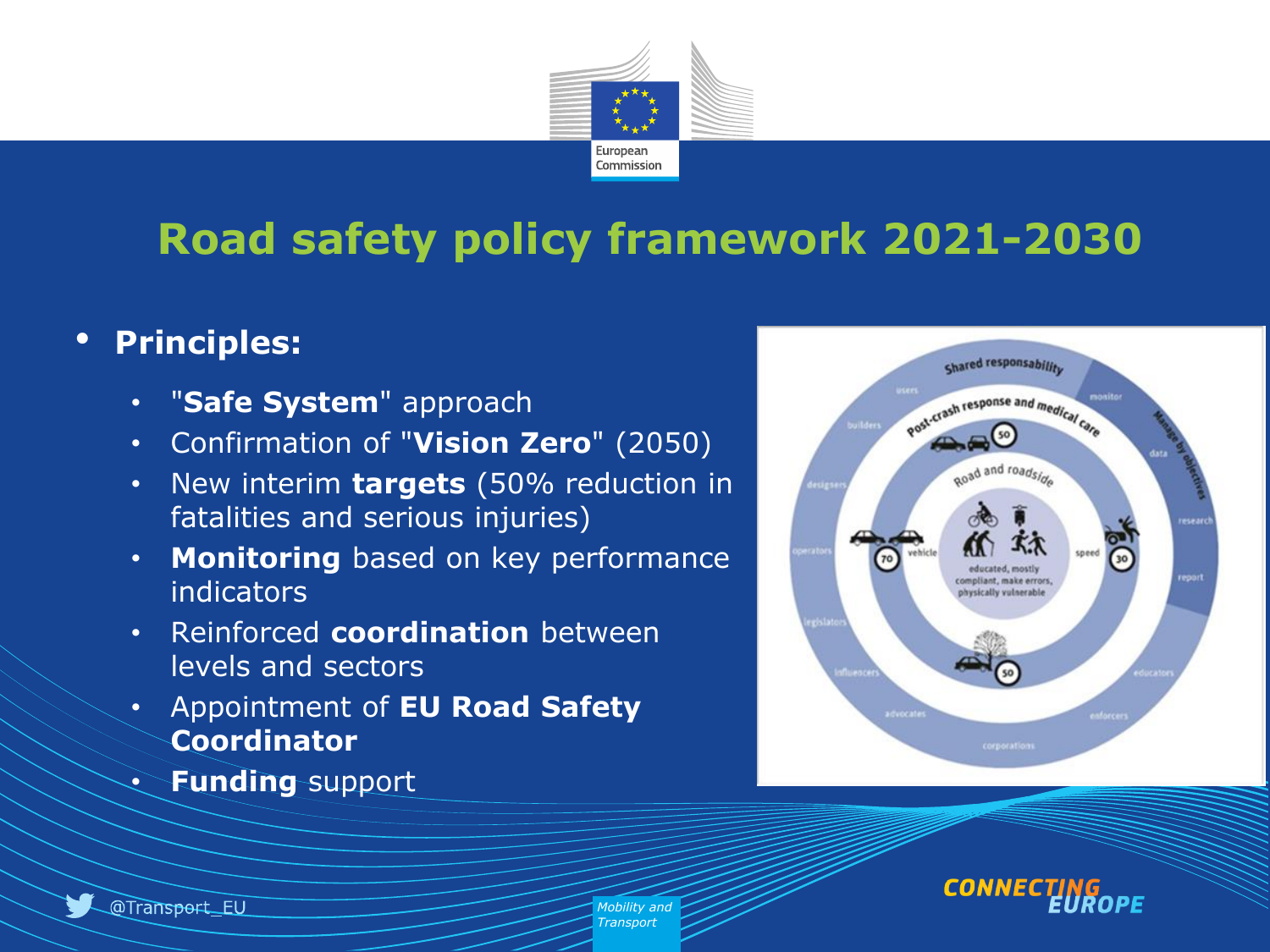

#### **EU road safety targets and results**

- **EU Transport White Paper 2001**
	- « Marshal efforts around target of halving the number of road deaths during this period » - **43% achieved**
- **Policy Orientations on Road Safety 2011-2020**
	- Aspirational target « Vision Zero » for 2050
	- 50% reduction target **21% achieved 2010-18**
- **Valletta Declaration of EU transport ministers (March 2017)**
	- Renewed commitment to road safety  $+50\%$  reduction. targets for 2020-30 both for deaths and serious injuries

CONN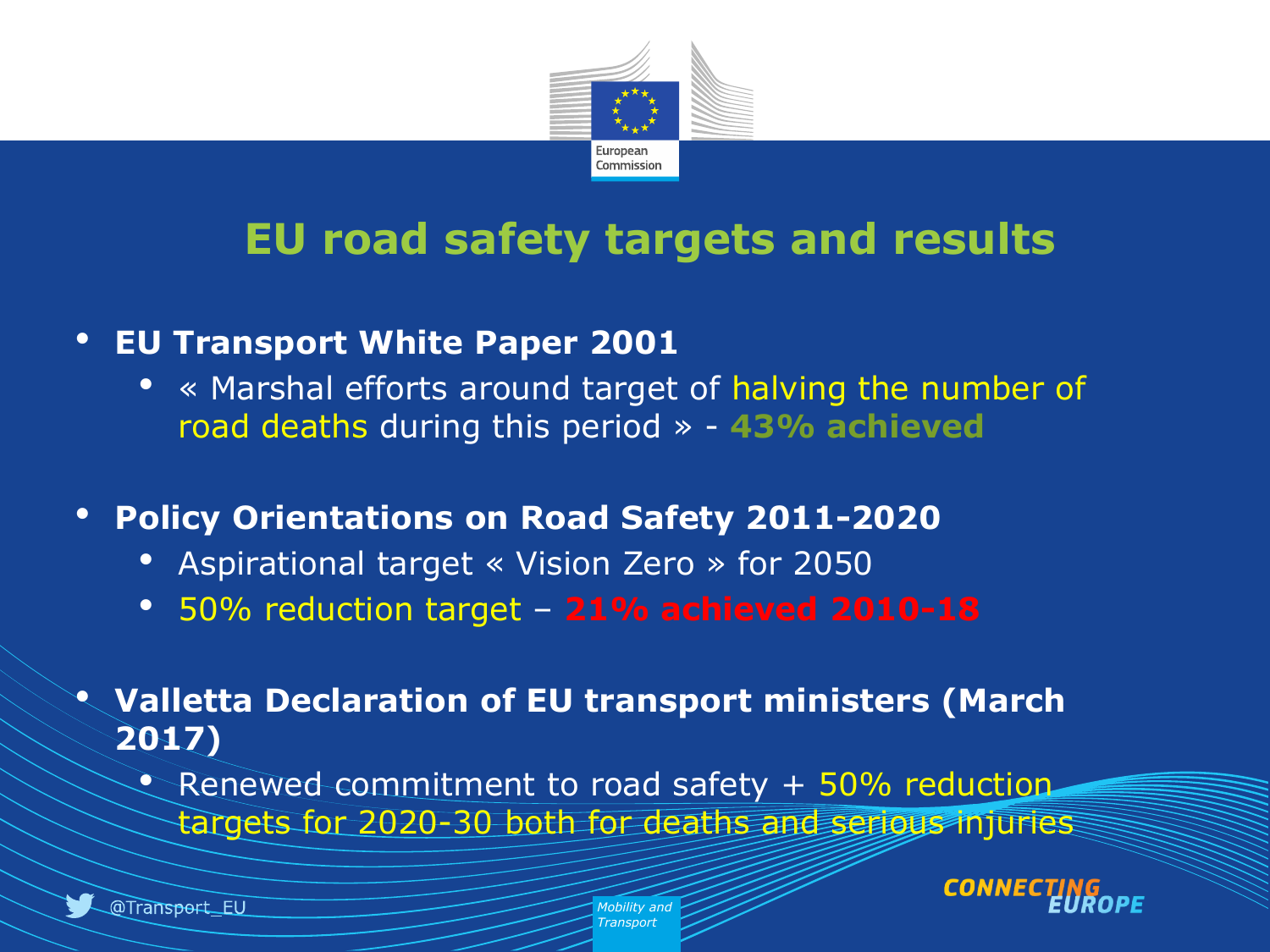

#### **"Europe on the Move" package 17 May 2018**

- Outline of EU Road Safety Policy Framework 2021-2030, now to be developed in Staff Working Document in June
- Legislative proposals on vehicle and infrastructure safety
- EU strategy on connected and automated mobility
- Strategic Action Plan on Road Safety

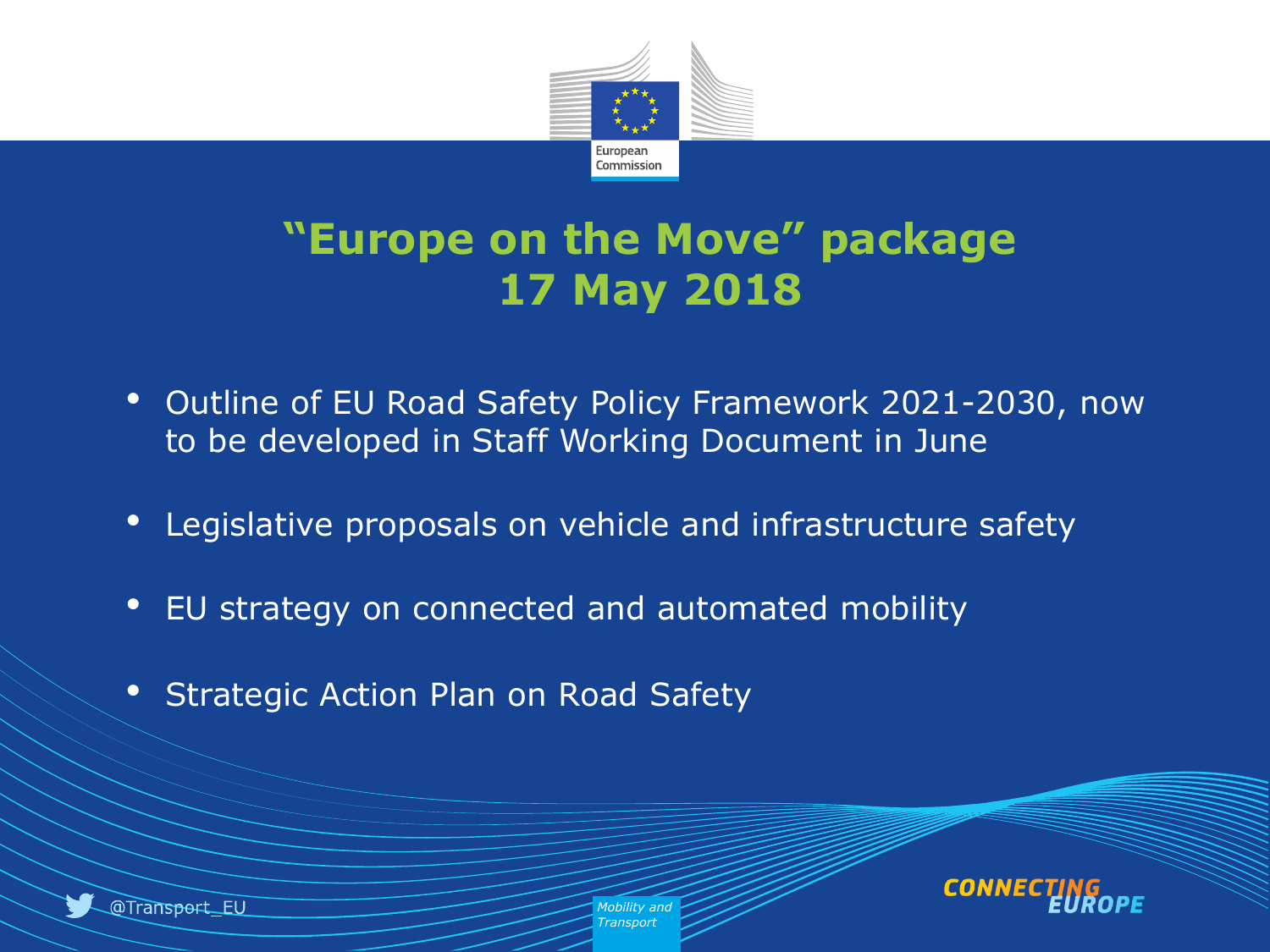

### **KPIs agreed with Member States in 2019**

- Speed
- Safety belts / child restraints
- Protective equipment
- Alcohol / drugs
- **Qistraction**
- Vehicle fleet
- Infrastructure
- Post crash care





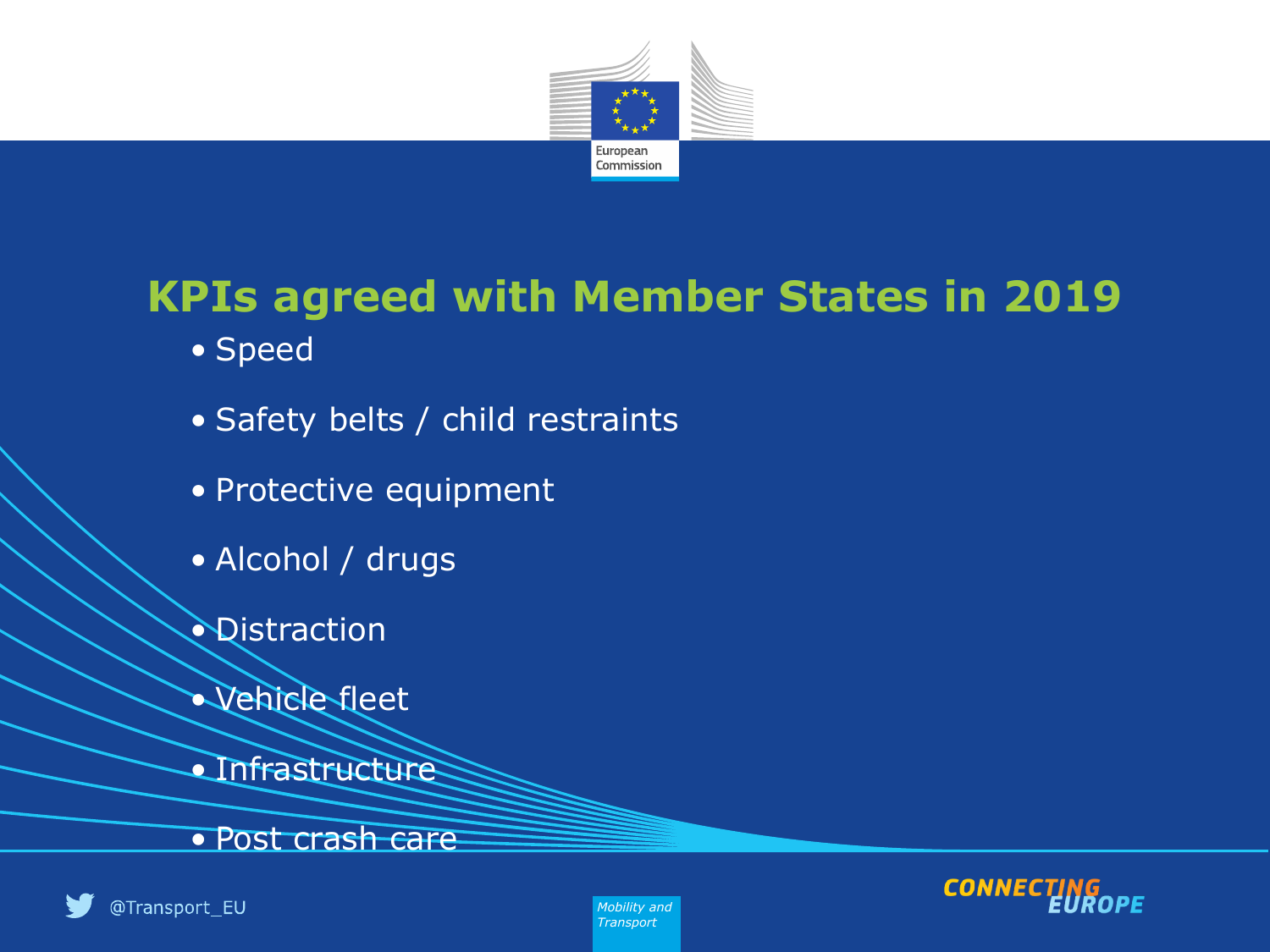

#### **Infrastructure safety: Main elements**

**Road Infrastructure Safety Management Directive revised, 2019** 

- **Extend the scope of existing procedures (impact assessments, audits, inspections)** to primary roads and roads built using EU funds
- Introduce **network-wide risk mapping** procedure
- **Transparency and follow-up** of procedures
- Take **vulnerable road users** systematically into account
- Requirements for **road markings and road signs** to facilitate roll-out of cooperative, connected and automated mobility

• Estimated to save **3,200 lives** and prevent **20,700 serious injuries**   $(2020 - 2030)$ 

> *Mobility and Transport*



CONI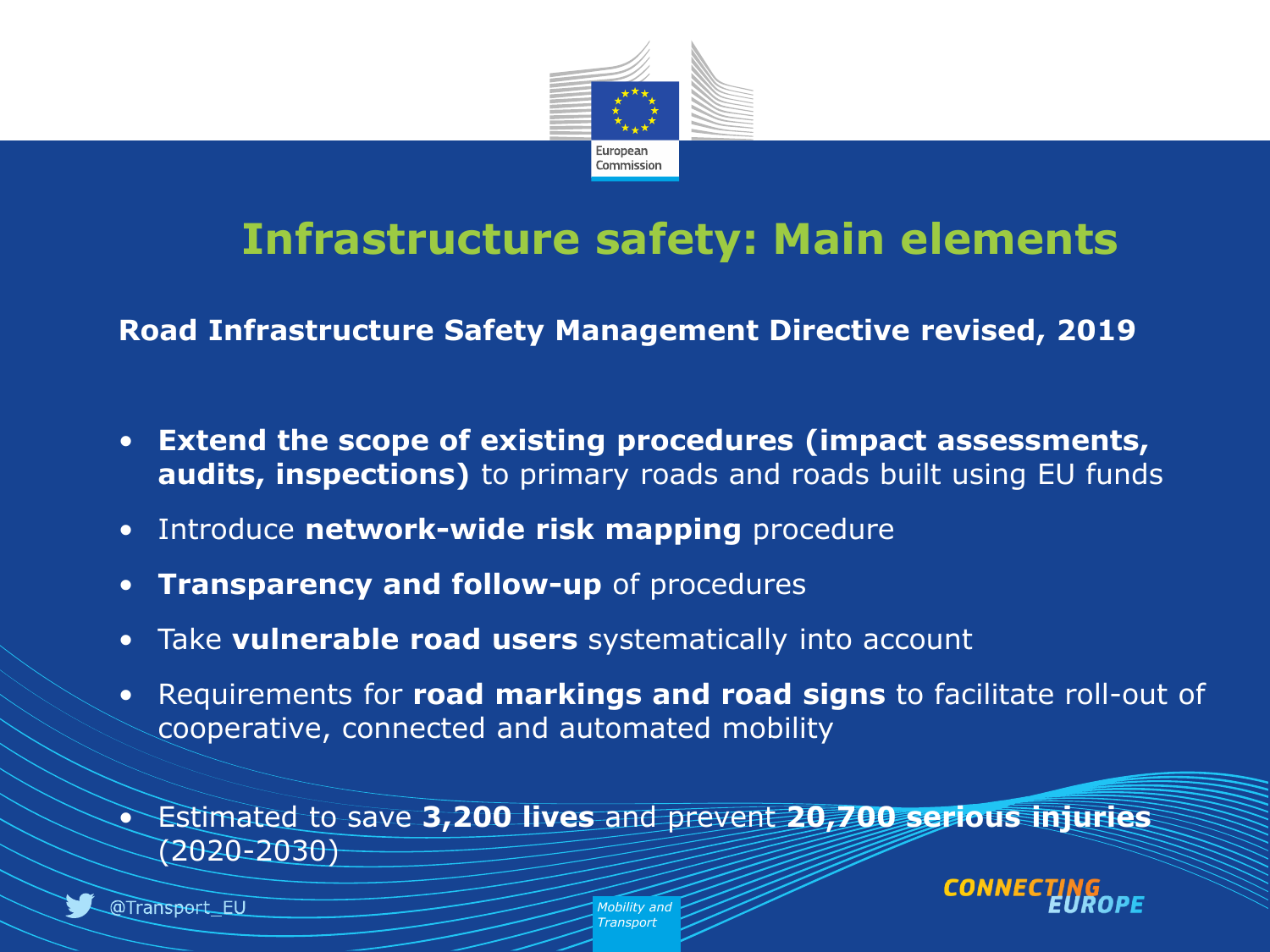

#### **Examples of road safety risks and possible countermeasures**



**Shoulder rumble strips**

**Good line markings**

**Appropriate road curvature and visibility**

**Narrow shoulders**



@Transport\_EU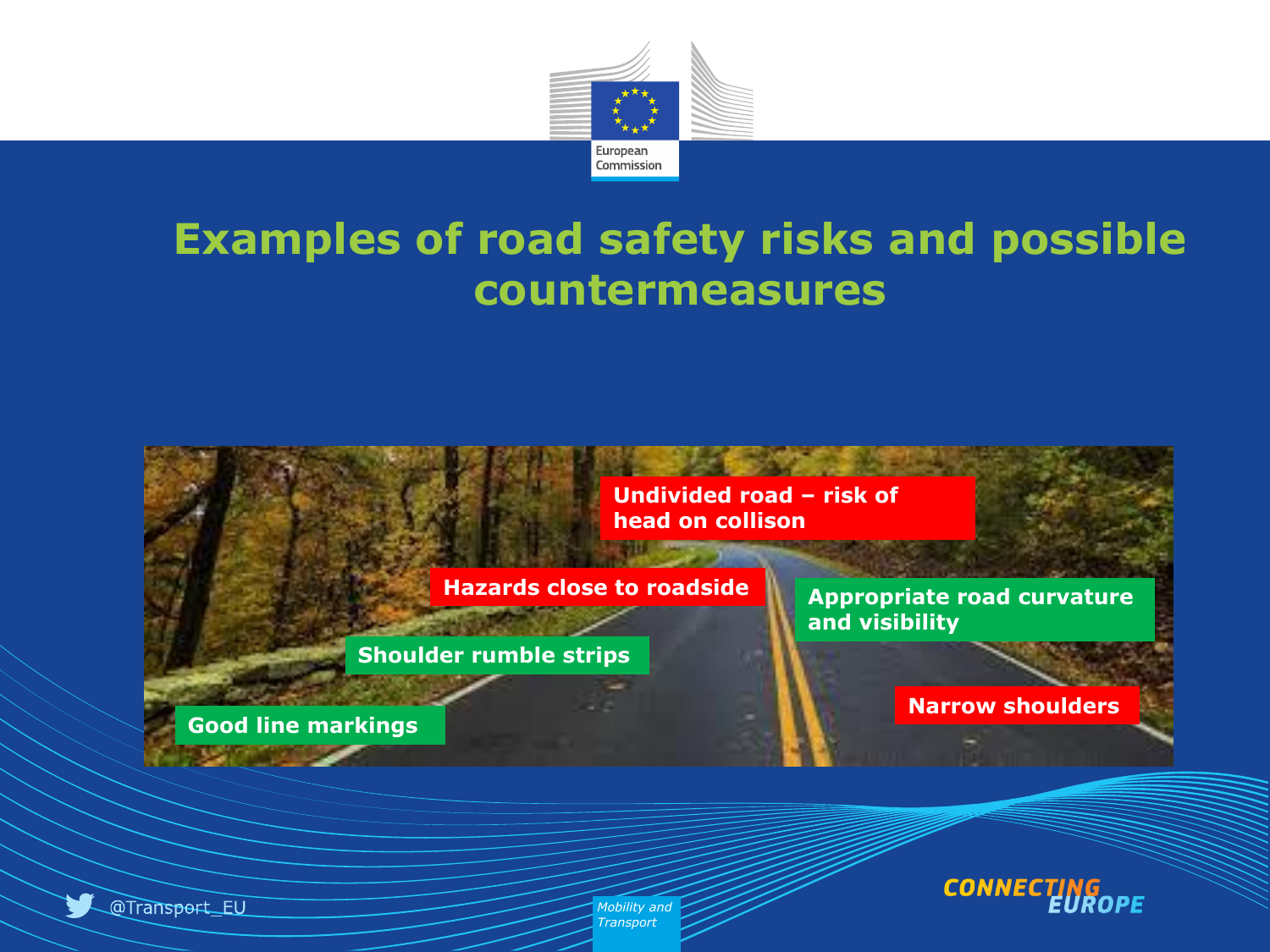

### **Vehicle General Safety Regulation – main elements**

Vehicle General Safety Regulation revised, 2019

- Mandating safety features for **all vehicle categories and models**
- New active safety measures ISA, AEB, lane keeping to go along with improved passive safety measures eg improved seat belts

• Estimated to save **25,000 liv**es (2022-2037)



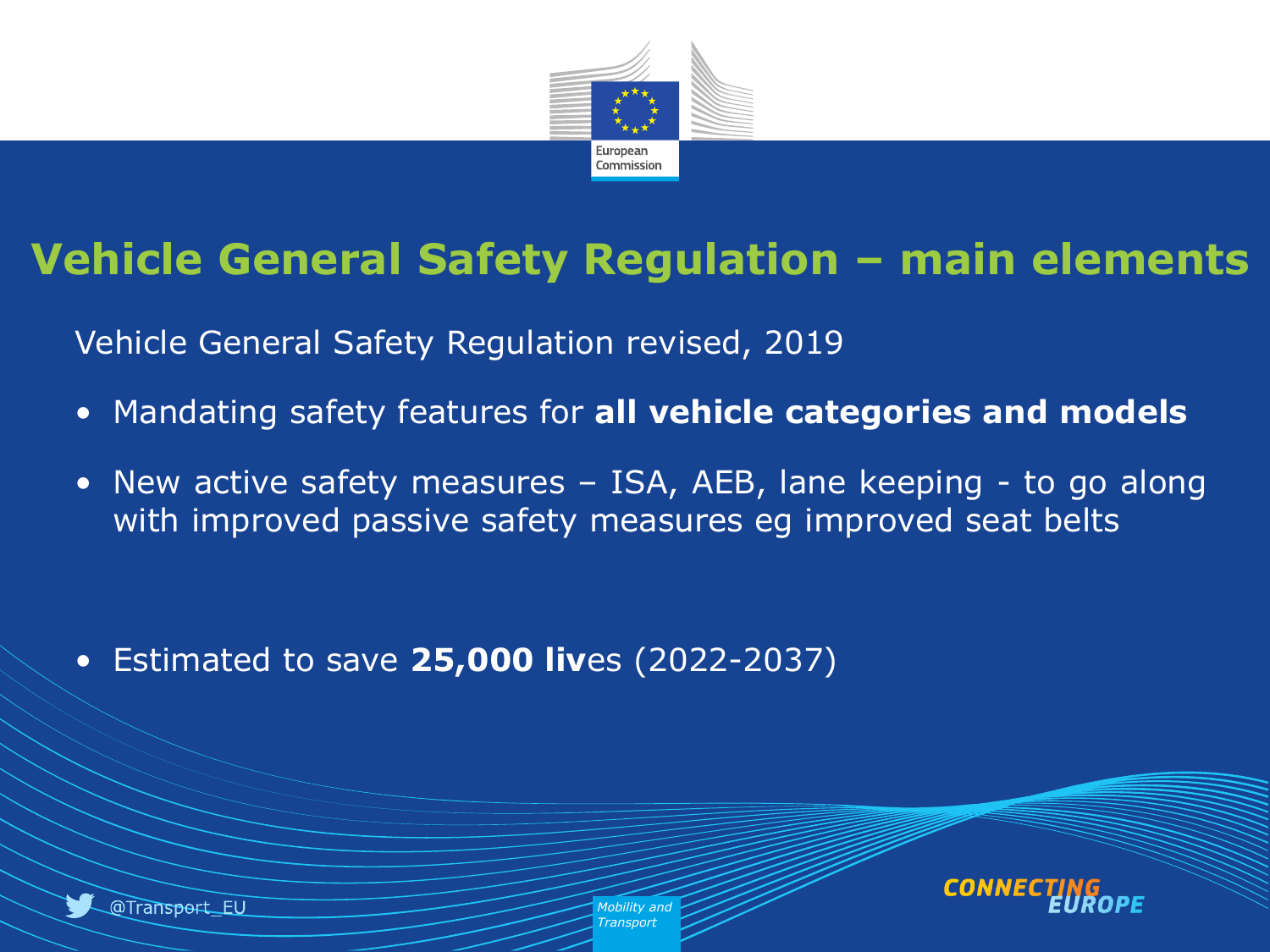

#### New safety features in your car

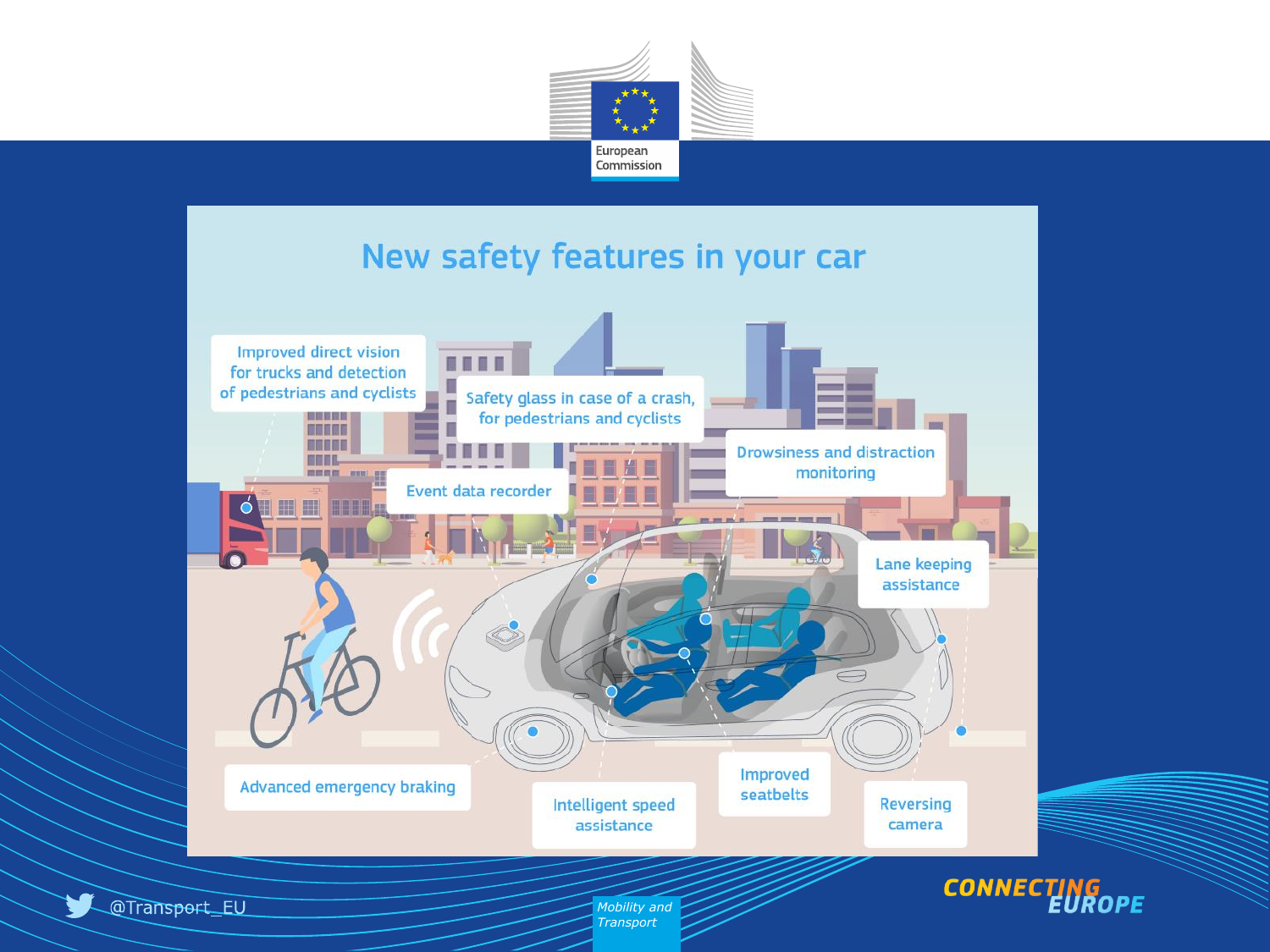

## **New trends**

#### •Automation

- •Urban road safety issues: Vulnerable Road Users – 70% of urban deaths
- External costs of transport + link to sustainable mobility !